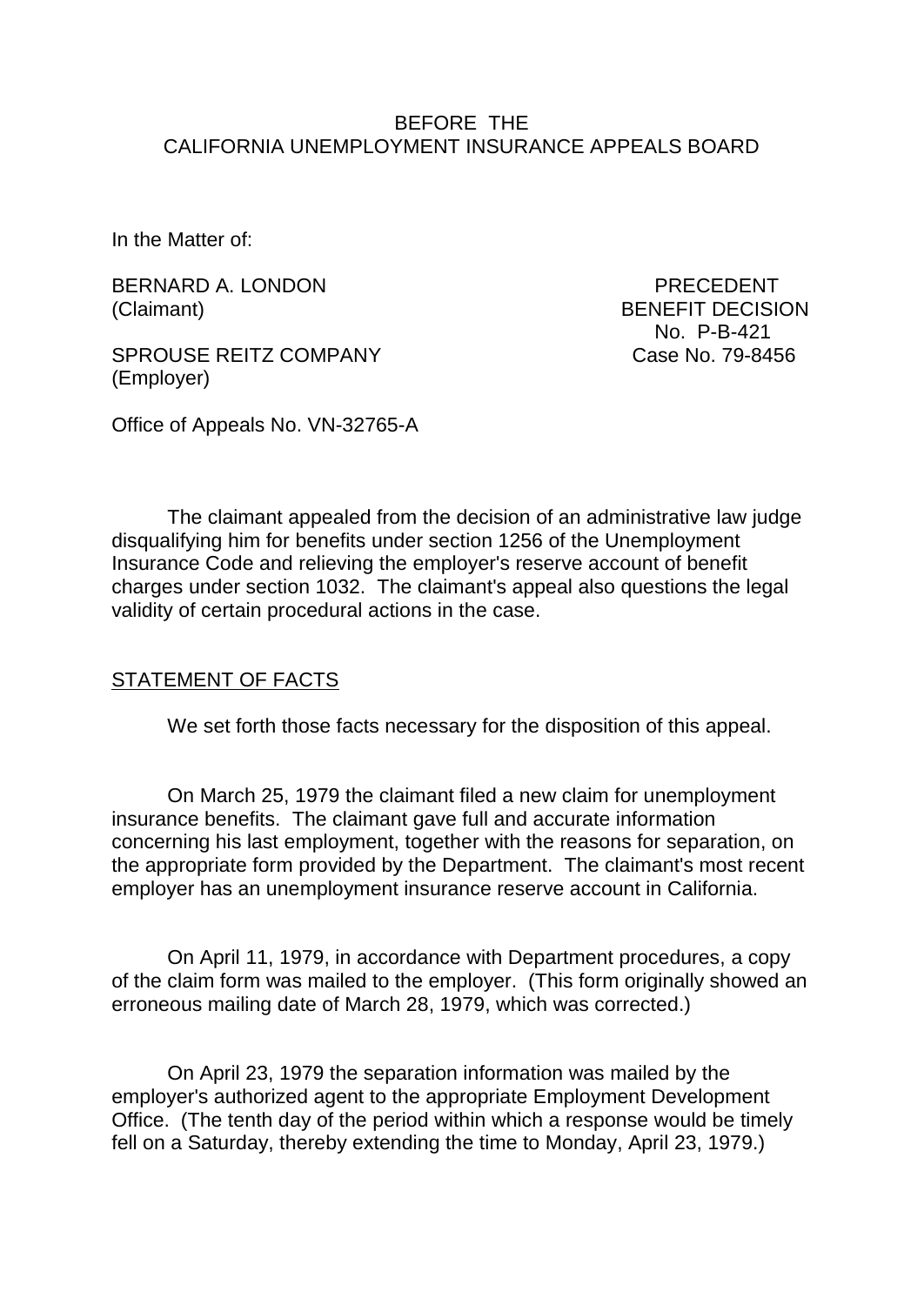The response confirmed the date of separation and set forth the employer's reasons for terminating the claimant.

On May 11, 1979 the Department issued a determination only to the claimant disqualifying him for benefits under section 1256 of the Unemployment Insurance Code upon a finding that he had been discharged from his last employment for work-connected misconduct. No copy was sent to the employer or his agent.

The claimant filed a timely appeal from the determination, and on June 28, 1979 a notice of hearing before an administrative law judge was mailed to the claimant. No notice was sent to the employer or its authorized agent.

On July 12, 1979 a hearing was conducted at which the claimant was the sole witness.

On July 19, 1979 the administrative law judge issued a decision reversing the Department and holding the claimant not disqualified under section 1256.

On August 2, 1979 the employer's agent wrote to the Department inquiring as to what action, if any, had been taken with respect to the claim.

On August 17, 1979 a Department representative telephoned the Office of Appeals seeking advice regarding the issuance of a ruling. On the same day, and as a result of this conversation, the Department issued a determination and ruling disqualifying the claimant under section 1256 of the code, and relieving the employer's account under section 1032.

On August 24, 1979 the administrative law judge who participated in the August 17 telephone conversation issued an order setting aside the final decision of the administrative law judge of July 19, 1979, and scheduled a new hearing on the ground that the employer, as an interested party, had not been given notice of the hearing.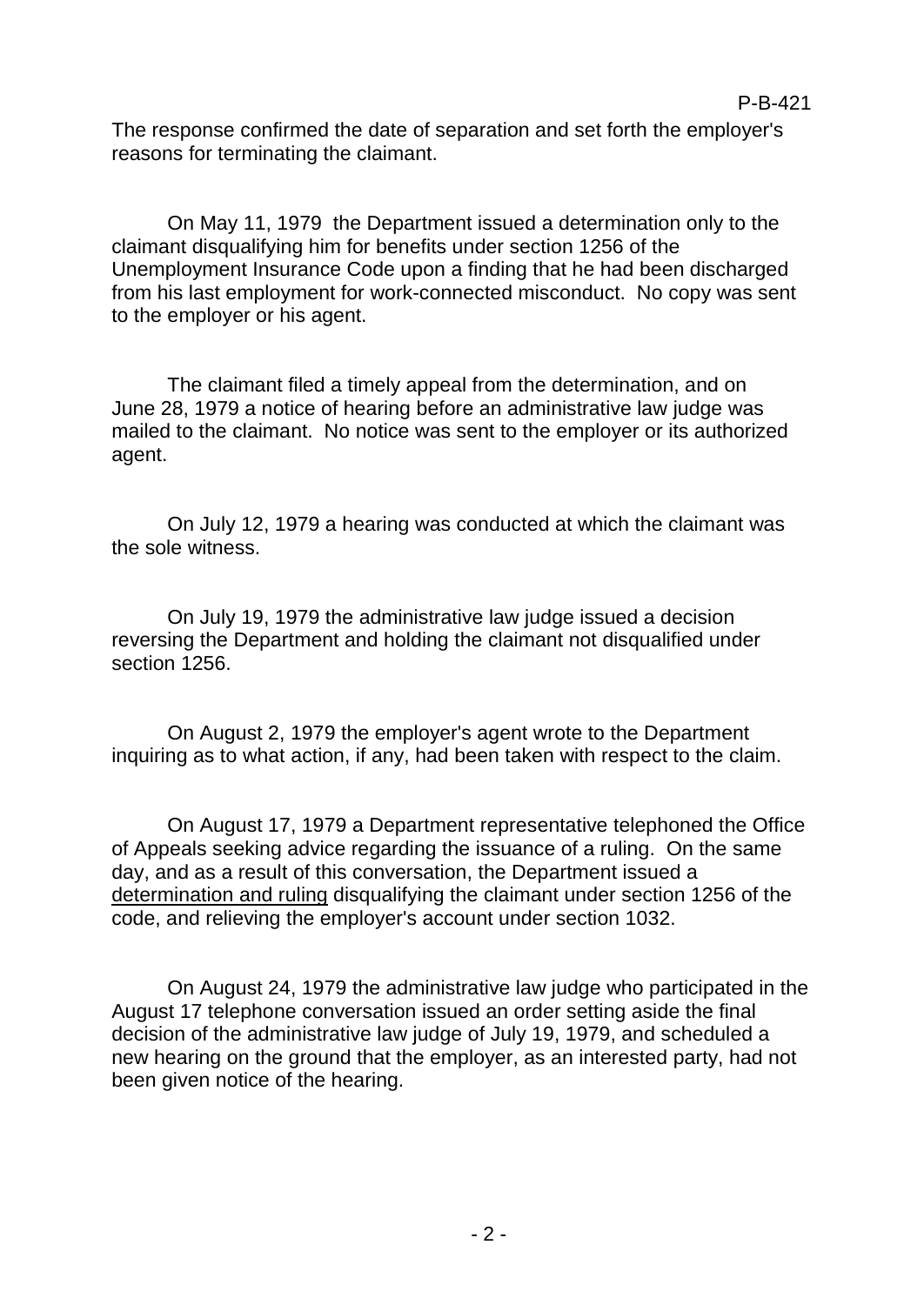On October 2, 1979 a notice of a new hearing was sent to the claimant and the employer. The issues noticed were whether the claimant was entitled to receive unemployment insurance benefits within the meaning of section 1256, and whether the employer's account was subject to charges under sections 1030-1032.

On October 12, 1979, a hearing was held before another administrative law judge who had not participated in any of the earlier phases of the case. The employer appeared and was represented by its authorized agent. The claimant appeared, but only to register his objections to the validity of the hearing. He vigorously articulated his position, stating among other things that the second hearing constituted "double jeopardy" and "harassment."

The hearing judge noted all of the claimant's objections but declined to cancel the proceeding. The claimant refused to participate further, and departed.

On October 15, 1979 the administrative law judge issued his decision which was favorable to the employer and adverse to the claimant. The claimant immediately wrote a letter protesting the procedures involved. That correspondence constitutes the appeal to this Board.

# REASONS FOR DECISION

The four principal issues posed by this appeal are:

- 1 Was the August 24, 1979 order of the administrative law judge, purporting to set aside the decision of another administrative law judge in favor of the claimant under section 1256 of the code, properly issued?
- 2. Was the "determination" portion of the determination and ruling dated August 17, 1979 validly issued?
- 3. If so, was the hearing held on October 12, 1979 valid?
- 4. If not, was the decision of October 15, 1979 resulting from such hearing properly issued?

Section 1327 of the Unemployment Insurance Code states in pertinent part: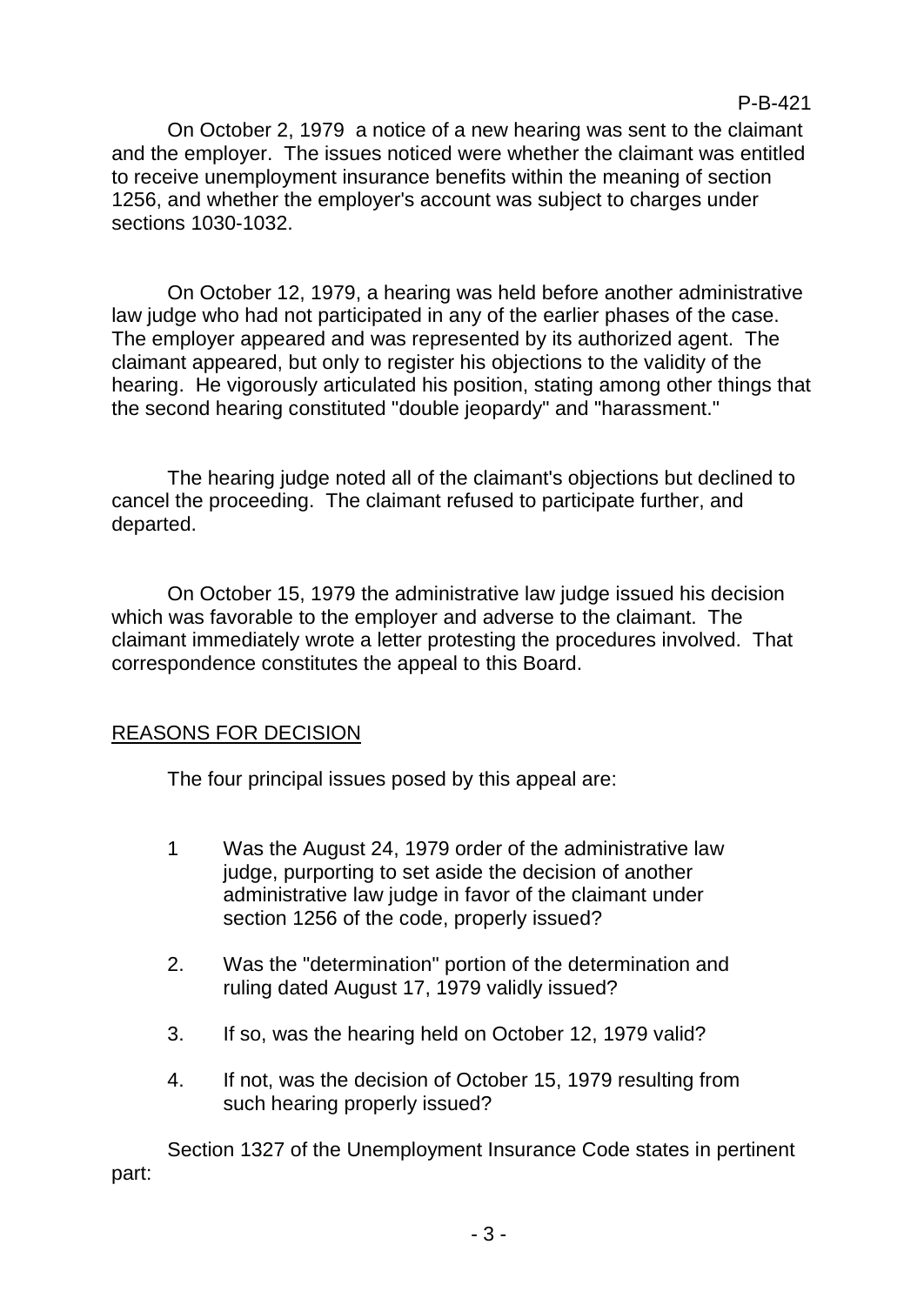"The department shall give a notice of the filing of a new or additional claim to the employing unit by which the claimant was last employed immediately preceding the filing of such claim. The employing unit so notified shall submit within 10 days after the mailing of such notice any facts then known which may affect the claimant's eligibility for benefits. The 10-day period may be extended for good cause. . . ."

Section 1030(a) of the Unemployment Insurance Code states, in pertinent part:

"Any employer who is entitled under section 1327 to receive notice of the filing of a new or additional claim may, within 10 days after mailing of such notice, submit to the department any facts within its possession disclosing whether the claimant left such employer's employ voluntarily and without good cause or was discharged from such employment for misconduct connected with his or her work . . . . "

The record shows that the employer complied with the statutory requirement quoted above.

Section 1328 of the Unemployment Insurance Code states in pertinent part:

"The department shall consider the facts submitted by an employer pursuant to Section 1327 and make a determination as to the claimant's eligibility for benefits. The department shall promptly notify the claimant and any employer who prior to the determination has submitted any facts or given any notice pursuant to Section 1327 or this section and authorized regulations of the determination or reconsidered determination and the reasons therefor. . . . The claimant and any such employer may appeal from a determination or reconsidered determination to a referee within 20 days from mailing or personal service of notice of the determination or reconsidered determination. The 20-day period may be extended for good cause, which shall include, but not be limited to, mistake, inadvertence, surprise, or excusable neglect. The director shall be an interested party to any appeal."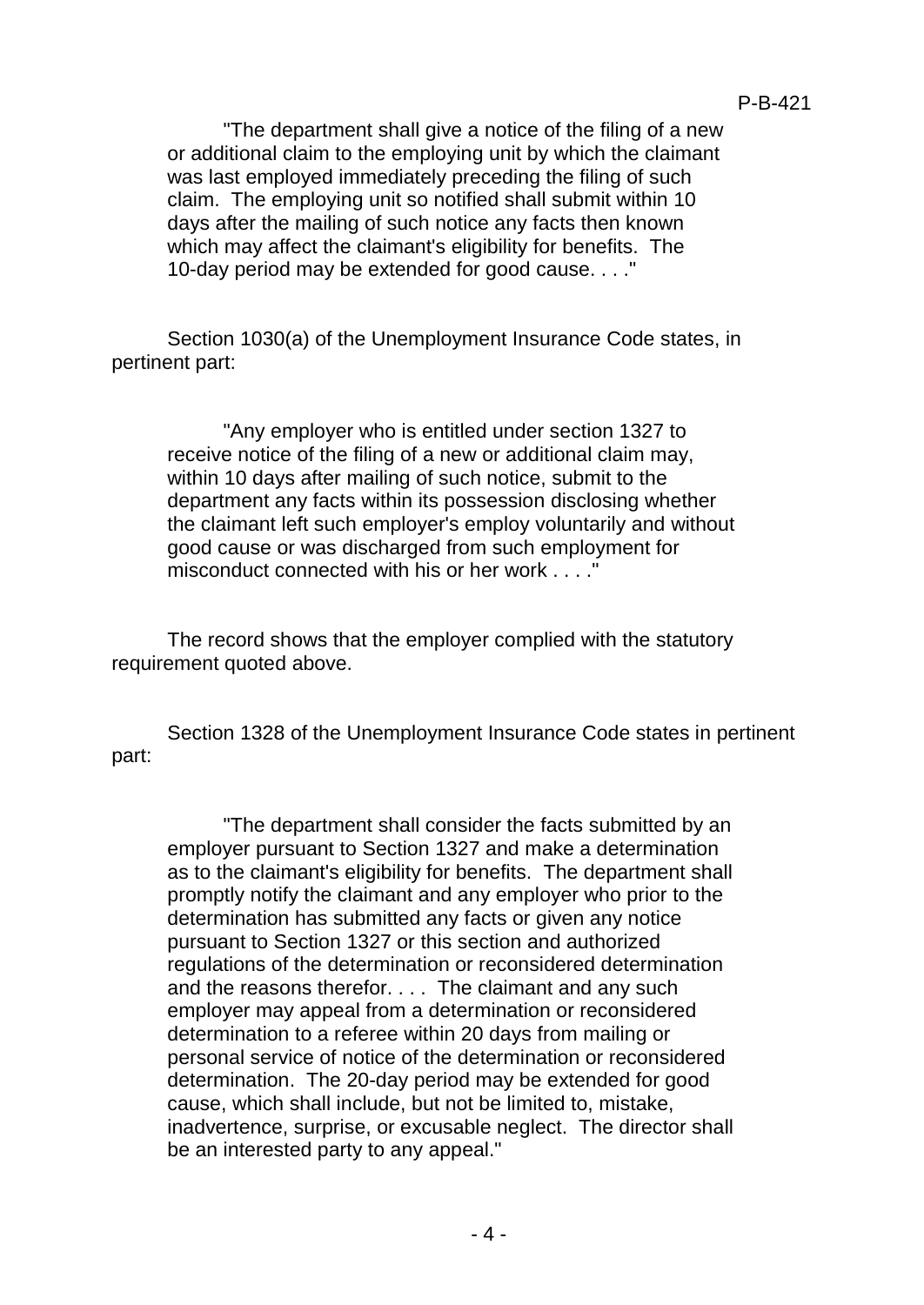Section 1032 of the Unemployment Insurance Code provides, in pertinent part:

"If it is ruled under Section 1030 or 1328 that the claimant left the employer's employ voluntarily and without good cause or was discharged by reason of misconduct connected with his or her work, . . . benefits paid to the claimant . . . shall not be charged to the account of such employer unless he or she failed to furnish the information specified in Section 1030 within the time limit prescribed in that section or unless such ruling is reversed by a reconsidered ruling."

Section 1256 of the Unemployment Insurance Code states, in pertinent part:

"An individual is disqualified for unemployment compensation benefits if the director finds that he left his most recent work voluntarily without good cause or that he has been discharged for misconduct connected with his most recent work."

We address first the August 24, 1979 order of an administrative law judge which sets aside the July 19, 1979 decision of another administrative law judge. In that respect we must consider the basic statutes relating to the finality of decisions.

Decisions of administrative law judges involving benefit issues are governed by section 1334 of the Unemployment Insurance Code which states in pertinent part:

"A referee after affording a reasonable opportunity for fair hearing, shall, unless such appeal is withdrawn, affirm, reverse, modify, or set aside any determination which is appealed under this article. The claimant, any employer becoming a party to the appeal by submitting a protest or information pursuant to Section 1326 to 1333, inclusive, of this article, and the director shall be promptly notified in writing of the referee's decision,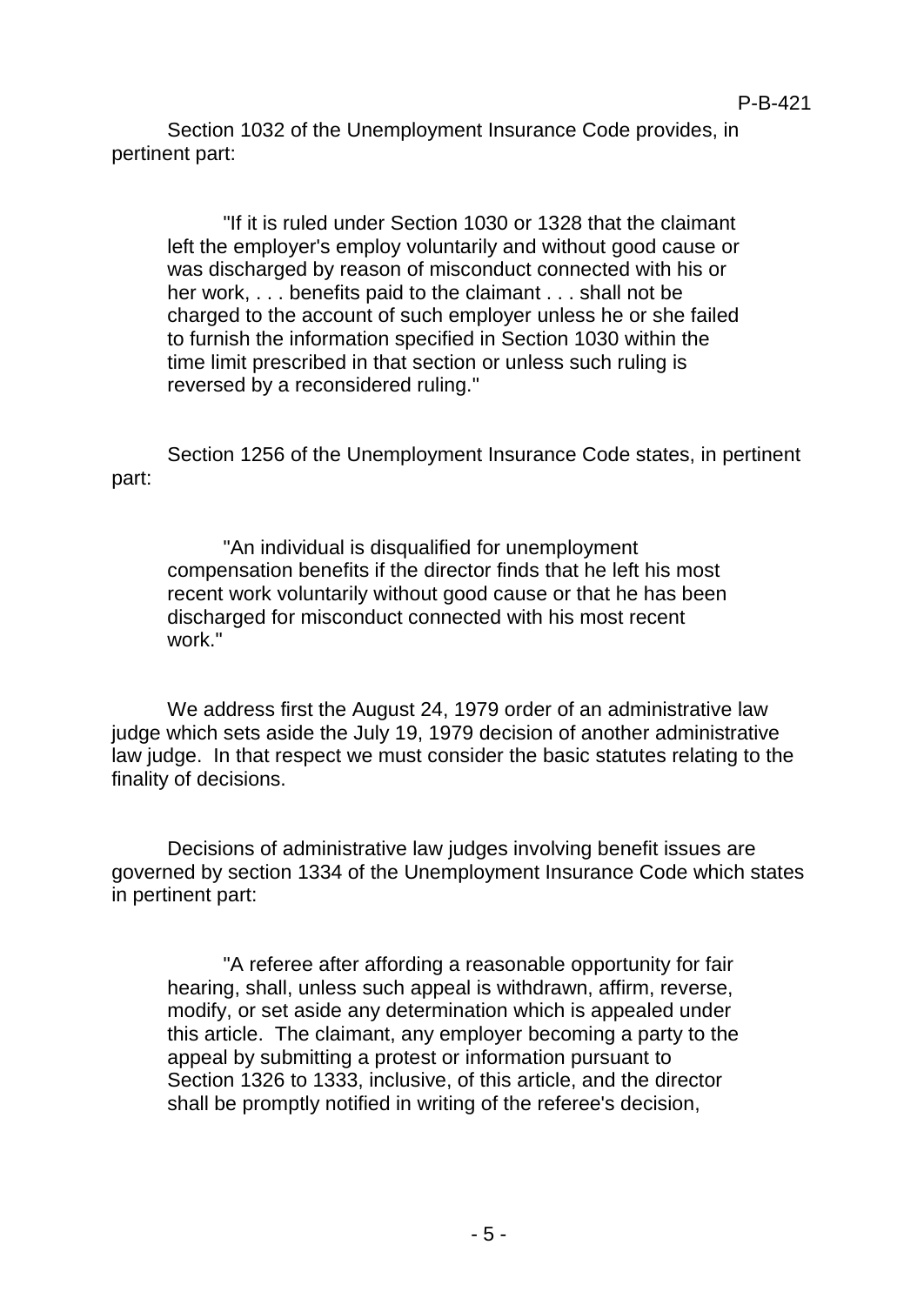together with his reasons therefor. The decision shall be final unless, within 20 days after mailing of such decision, further appeal is initiated to the appeals board pursuant to Section 1336. The 20-day limitation may be extended for good cause." (Emphasis added)

Section 1334 is supplemented by section 1336, which states:

"The director or any party to a decision by a referee may appeal to the appeals board from the decision. The appeals board may order the taking of additional evidence and may affirm, reverse, modify, or set aside the decision of the referee. The appeals board shall promptly notify the director and the parties to any appeal of its order or decision."

The significance of the "finality" clause in section 1334 was considered by the Supreme Court of California in the case of Isobe v. California Unemployment Insurance Appeals Board, 12 Cal. 3d 584, 116 Cal. Rptr. 376, 526 P. 2d 528 (1974). The Isobe court analyzed an earlier and slightly different wording of the statute. However, its rationale is dispositive of the matter under consideration.

The prior wording of section 1334 read as follows

"The appeals board may remove to itself or transfer to another referee the proceedings on any claim pending before a referee."

Though the quoted language has since been deleted the procedures it encompassed are now covered by sections 412 and 413 of the Unemployment Insurance Code. Section 412 authorizes the Board to assume jurisdiction prior to issuance of the administrative law judge's decision; section 413 allows it to do so not later than 30 days after issuance. This power is granted to the Board alone, not to administrative law judges or parties.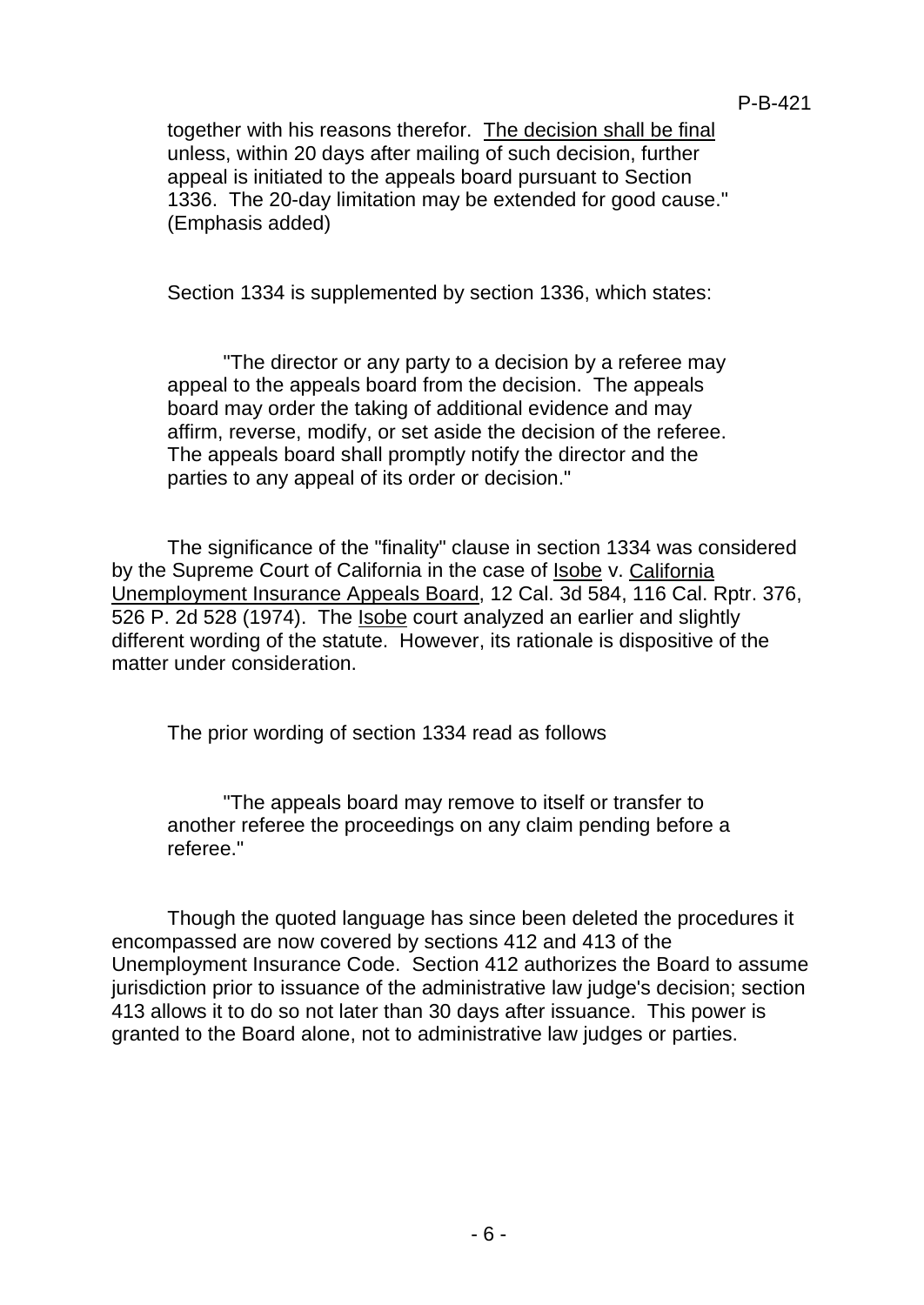The precise procedural question in Isobe was whether the Appeals Board was bound by the time limit set forth in section 1334 for "transfers" and "removals." The court answered in the affirmative. In so doing the court also stressed the finality of the decision of an administrative law judge. We find the following language (at page 591) to be significant:

"Neither can we avoid the inconsistency by deciding the board's action is excepted from the provisions of section 1334. Making the actions of the board exceptional would ignore the statute's clear demand that the referee's (administrative law judge's) decision 'shall be final.' Disregarding the mandatory language would produce an anomalous result - the referee's order would theoretically be perpetually subject to future action by the board. In face of clear language directed at creating finality in the proceedings, we cannot conclude the Legislature intended to allow the board unlimited time to assume jurisdiction."

Except for the appeal and "transfer" procedures delineated above, and the reopening procedures discussed below, there are no other devices provided in the Unemployment Insurance Code or in the California Administrative Code for actions to affect such a decision.

While the Appeals Board possesses specific power under section 412 and 413 to assume jurisdiction over a case if it acts in a timely manner, there is no statutory authority, express or implied, permitting an administrative law judge to set aside or otherwise alter the decision of another administrative law judge that has become final. In this context, "final" means that the time limits for appealing, reopening, or "transfer" have expired.

We next examine the regulatory methods provided in Title 22 of the California Administrative Code, which pertain to appeals to this Board.

Sections 5101 through 5108 set forth the procedures involved in appealing decisions of administrative law judges to the Appeals Board. Those sections do not create any rights of appeal not covered in the Unemployment Insurance Code.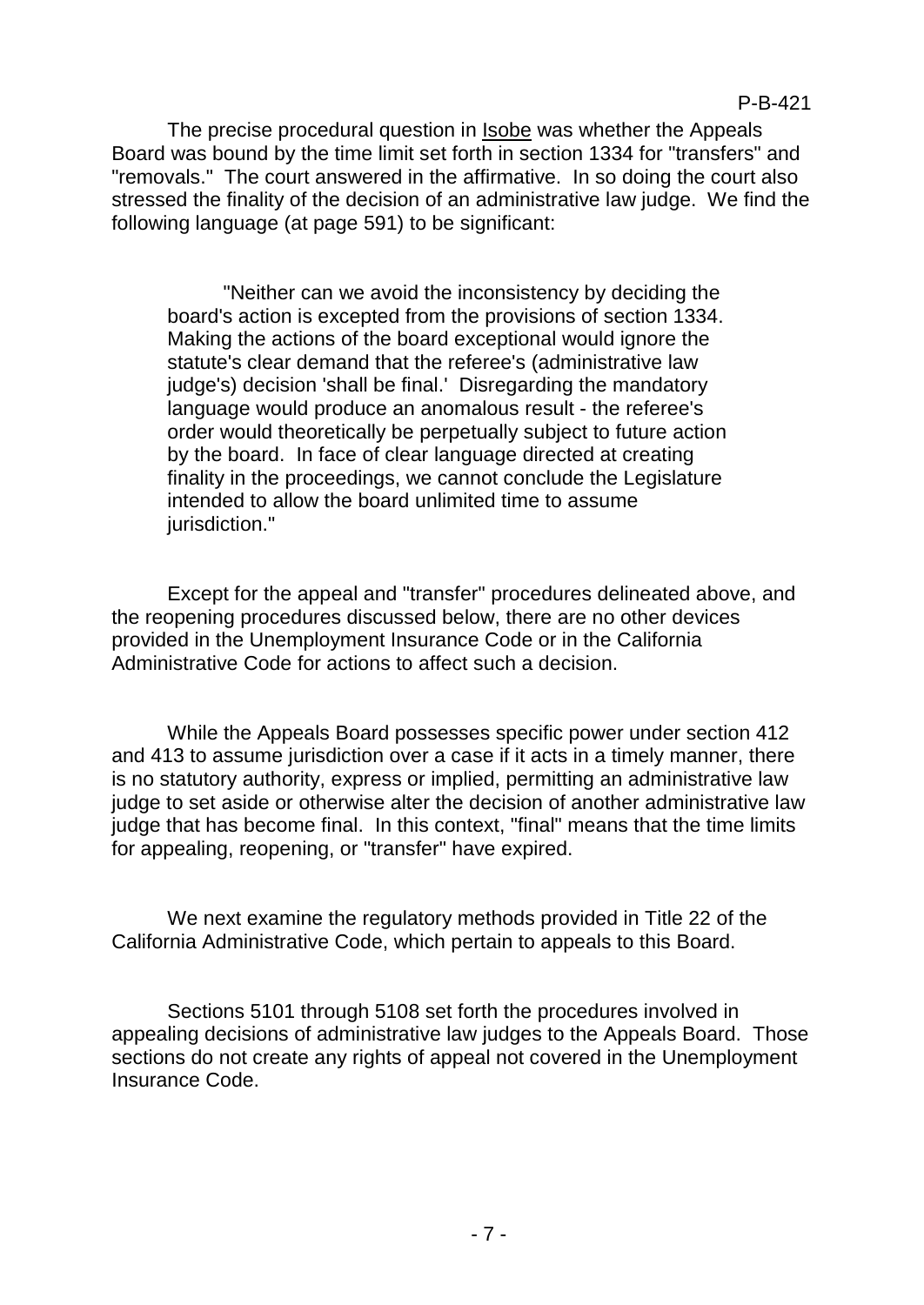Section 5045 allows nonappearing parties to petition, in writing, for reopening. Upon a showing of good cause for not appearing at the hearing, the administrative law judge's decision may be set aside and a new proceeding can be scheduled. Such parties are allowed 20 days from the date of the adverse decision in which to petition for such relief. Paragraph "g" of section 5045 states:

"Subject to the foregoing, after a decision has been mailed or served it shall not be changed except to correct clerical errors, in which case a corrected decision shall be prepared by the administrative law judge and mailed or served." (Emphasis added.)

Thus, once a decision has been issued by an administrative law judge the only avenue of redress specifically available by law to an aggrieved party is the appeal procedure granted by sections 1334 and 1336 of the Unemployment Insurance Code, and the reopening process allowed by Title 22, section 5045, of the California Administrative Code.

None of the procedures mentioned above were followed with respect to the administrative law judge's decision of July 19, 1979. No appeal was filed and no written petition to reopen was made within 20 days of July 19, 1979. The employer did not, and could not, take any action because it knew nothing at that time about the determination, the hearing, or the decision.

The rights of the claimant and those of the employer appeared to be in total conflict. Neither was responsible for the problem. The claimant, in good faith, filed his claim for benefits; he appealed in a timely fashion from an adverse determination and gave testimony and evidence at a hearing; he received a favorable decision, with respect to which the 20-day appeal expired without any appeal having been filed to this Board, or any reopening request made in writing. As far as the claimant was con-concerned, that concluded the matter. He does not understand why it should be otherwise. This is the thrust of his legal argument to us.

On the other hand, the employer (through its authorized agent) also acted in good faith. It complied with all statutory procedures. The employer did not receive a ruling when it should have and was thereby deprived of its right to participate in the hearing.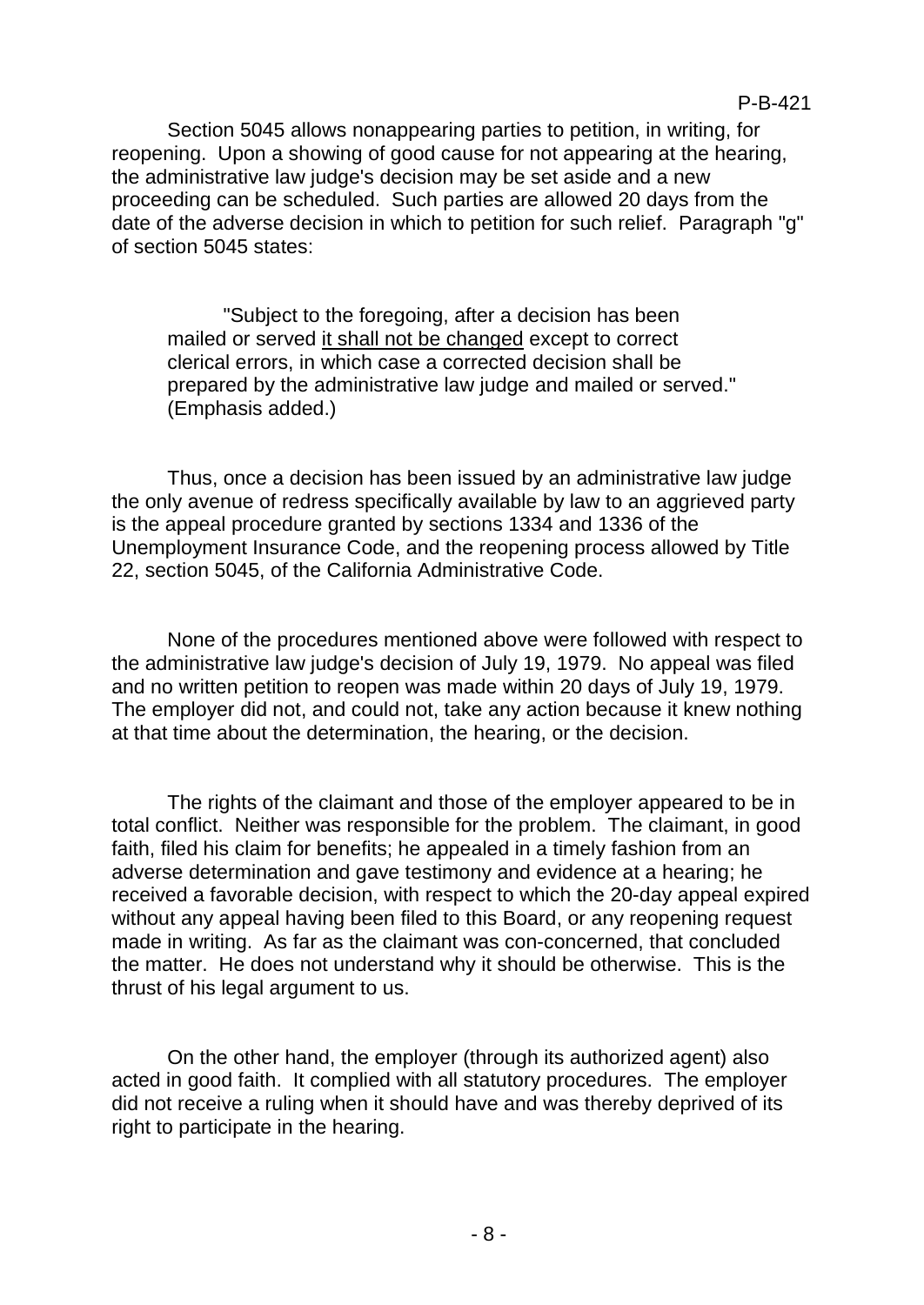The Department, upon receiving an inquiry from the employer's agent as to the status of the matter, communicated with an administrative law judge in an effort to learn what should be done. The administrative law judge's advice was to "issue a ruling consistent with the original determination." Although at that point there was a final decision by another administrative law judge which had reversed the original determination, the Department issued a determination and ruling adverse to the claimant. A week later the administrative law judge, who had advised the Department to issue a ruling, promulgated an order purporting to set aside the decision of the first administrative law judge. We are of the view that the order setting aside the administrative law judge's decision was not proper.

There is no statutory authority for the issuance of such an order. Administrative agencies are purely creatures of statute. They possess no powers except those given to them by the legislation that brought them into being. Beyond this they may not go. Here there are two avenues available to parties (including the Department) that will affect the decision of an administrative law judge. One is to appeal to this Board pursuant to sections 1334 and 1336 of the Unemployment Insurance Code. The other is to petition, in writing, for reopening under Title 22, section 5045, of the California Administrative Code. Neither was used in this case. There are no other statutory avenues of redress. There was no legal authority for the issuance of the order setting aside the administrative law judge's decision. It is therefore a nullity.

On the other hand, it is evident that the decision of the administrative law judge issued on July 19, 1979 had become final with respect to the claimant's entitlement to benefits, regardless of the fact that it did not address the chargeability of the employer's reserve account. For the reasons discussed hereafter we conclude that the administrative law judge's decision was valid under section 1334 of the code.

If the employer has a reserve account, and has timely furnished adequate separation information, it is entitled to a ruling pursuant to section 1032. Usually such determinations and rulings are combined carrying the legend "determination/ruling."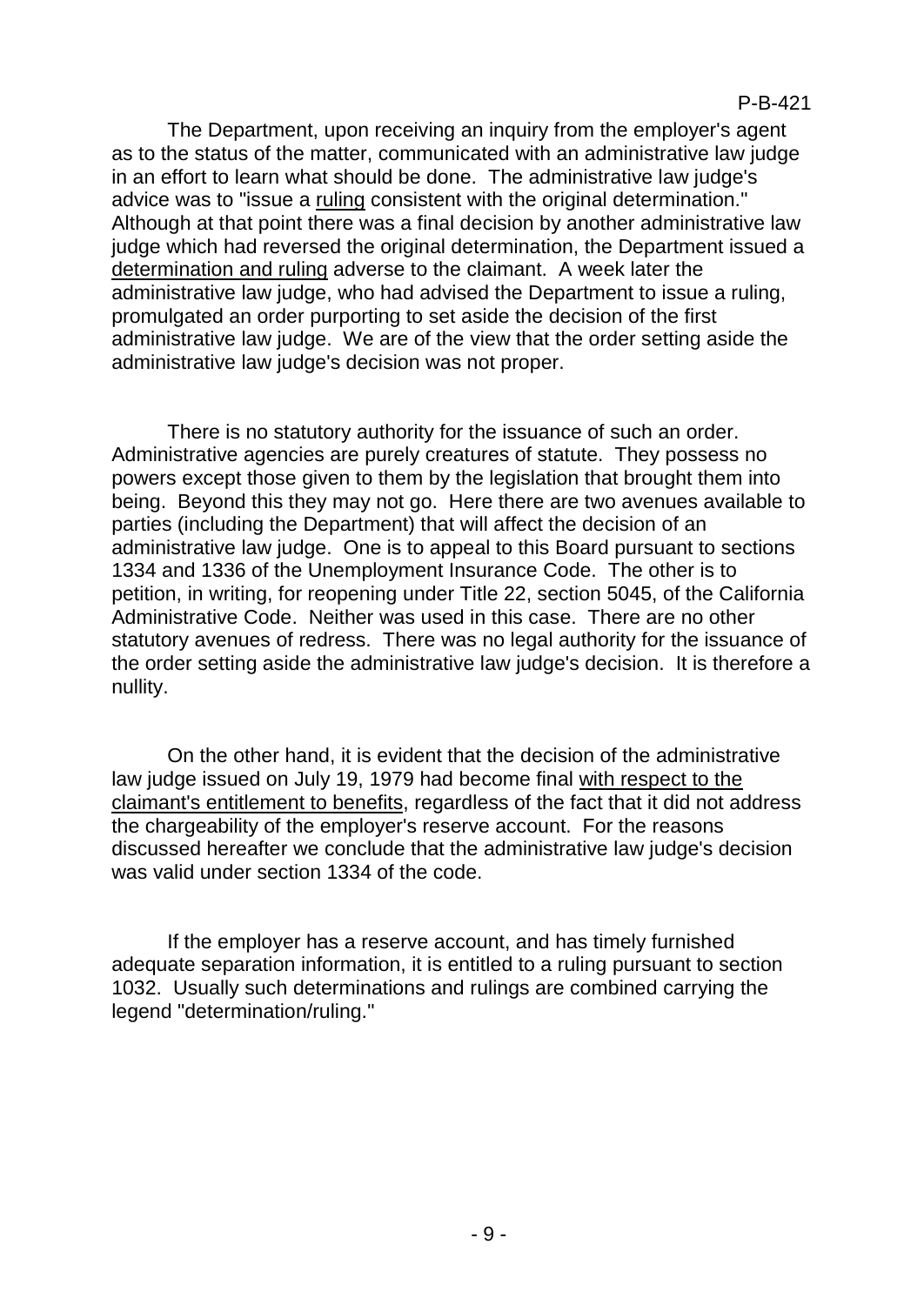From time to time inadvertent error or oversight results in a bifurcation of sections 1256 and 1032. Where the issue under section 1256 is decided by an administrative law judge without concurrent adjudication of a section 1032 issue, and the employer is afforded an opportunity to protect his account, it is our view that the decision is valid. The statutory scheme does not inseparably fuse issues under sections 1256 and 1032 to the point that a bifurcation of the two is impermissible.

Section 1032 provides that employers with California reserve accounts will be relieved of charges to their accounts if the claimant voluntarily quit without good cause or was discharged for misconduct, provided the employer furnishes proper separation information in a timely manner. Section 1032 contains cross-references to sections 1030 and 1328, but none of these three sections of the code contains any cross-reference to section 1256. It follows that section 1256 was not intended to be irrevocably conjoined to issues under other sections of the code.

When an employer does not respond to a notice of claim filed, he foregoes his right to a ruling under section 1032 (Appeals Board Decisions Nos. P-R-371 and P-R-372).

In the instant case we accordingly find that while both the section 1256 and section 1032 issues should have been considered at one hearing and adjudicated in one decision, the inadvertent omission of the section 1032 issue did not invalidate either the hearing that was held on the section 1256 issue or the decision that resulted therefrom.

In short, the claimant received an adverse determination under section 1256; he filed a timely appeal; he testified at a hearing; he received a favorable decision; no appeal was taken to this Board under sections 1334 and 1336, and no written petition was filed under Title 22, section 5045, of the California Administrative Code. The decision of the administrative law judge therefore became final (Isobe v. California Unemployment Insurance Appeals Board, supra).

The courts have recognized that it is possible for an employer, through no fault of its own, to lose the opportunity to contest a claim for benefits yet salvage its opportunity to contest charges in order to protect its reserve account. The case of Bell-Brook Dairies, Inc. v. Bryant (1950), 35 Cal. 2d 404, 218 P. 2d 1, involved a situation in which the Department had failed to send an employer notices of claims filed by former employees.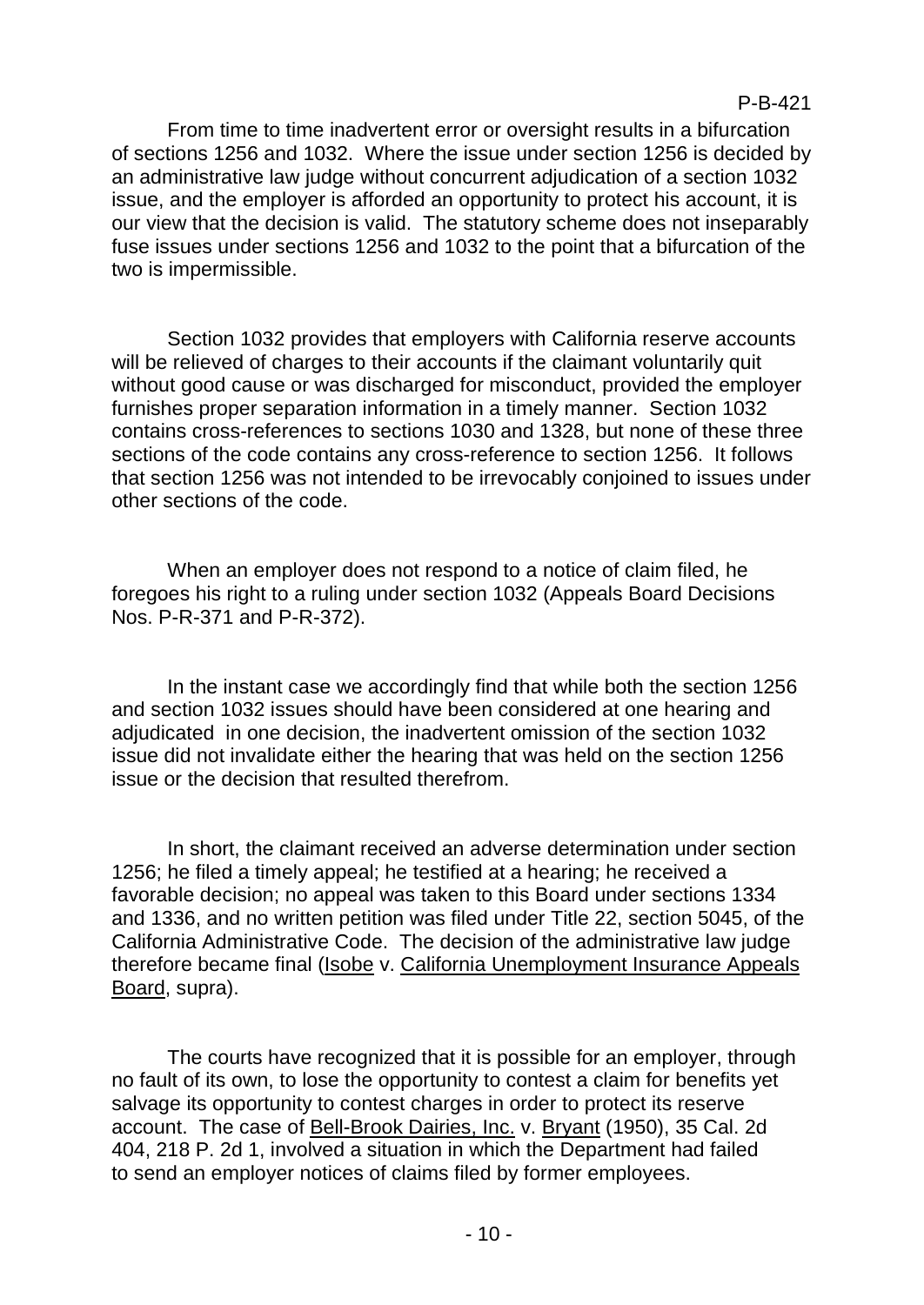As a result, charges were posted to its reserve account that it did not learn about until quite some time later. The employer then brought an action to have the charges removed. In affirming a judgment for plaintiff Bell-Brook Dairies, the Supreme Court said (at pp. 407-408):

"It is clear that plaintiff was prejudiced by the failure of defendant to give the required notice. Although it eventually received statements of charges to its account which showed that claims for benefits had been made and allowed, lack of proper notice deprived plaintiff of the opportunity to defeat the claims by offering the claimants suitable employment. Further, because of the lapse of time before learning of the charges against its account, it may have been deprived of the means of showing that the claimants were ineligible for benefits on other grounds." (Emphasis added)

Here the court clearly conceded that there comes a point when it is too late for the employer to contest payment of benefits, even though it lost the chance to do so through no fault of its own. Equally clear, however, is the proposition that a reserve account employer shall not irrevocably suffer the improper posting of charges against its account.

The primary interest of the employer is the protection of its reserve account. Thus, in Maywood Glass Company v. Stewart (1959), 170 Cal. App. 2d 719, 339 P. 2d 947, at 725, the Court characterized the employer's role as one in which it ". . . has the burden of establishing 'misconduct' to protect its reserve fund." (Emphasis added) That principle was reiterated by the California Supreme Court in Interstate Brands Corporation v. California Unemployment Insurance Appeals Board (1980), 26 C 3d 770. The court emphasized that the employer's concern in an unemployment insurance claim is the protection of its reserve account. There the court repeatedly alluded to an employer's right to have its reserve account protected against the imposition of erroneous charges, and indicated that there need not be consistency between the claimant's entitlement to benefits and the relieving of the employer's account. In this respect the court said:

"[W]e should not be understood to espouse a principle of necessary reciprocity between the right of an applicant to benefits and the right of the employer." (Emphasis added)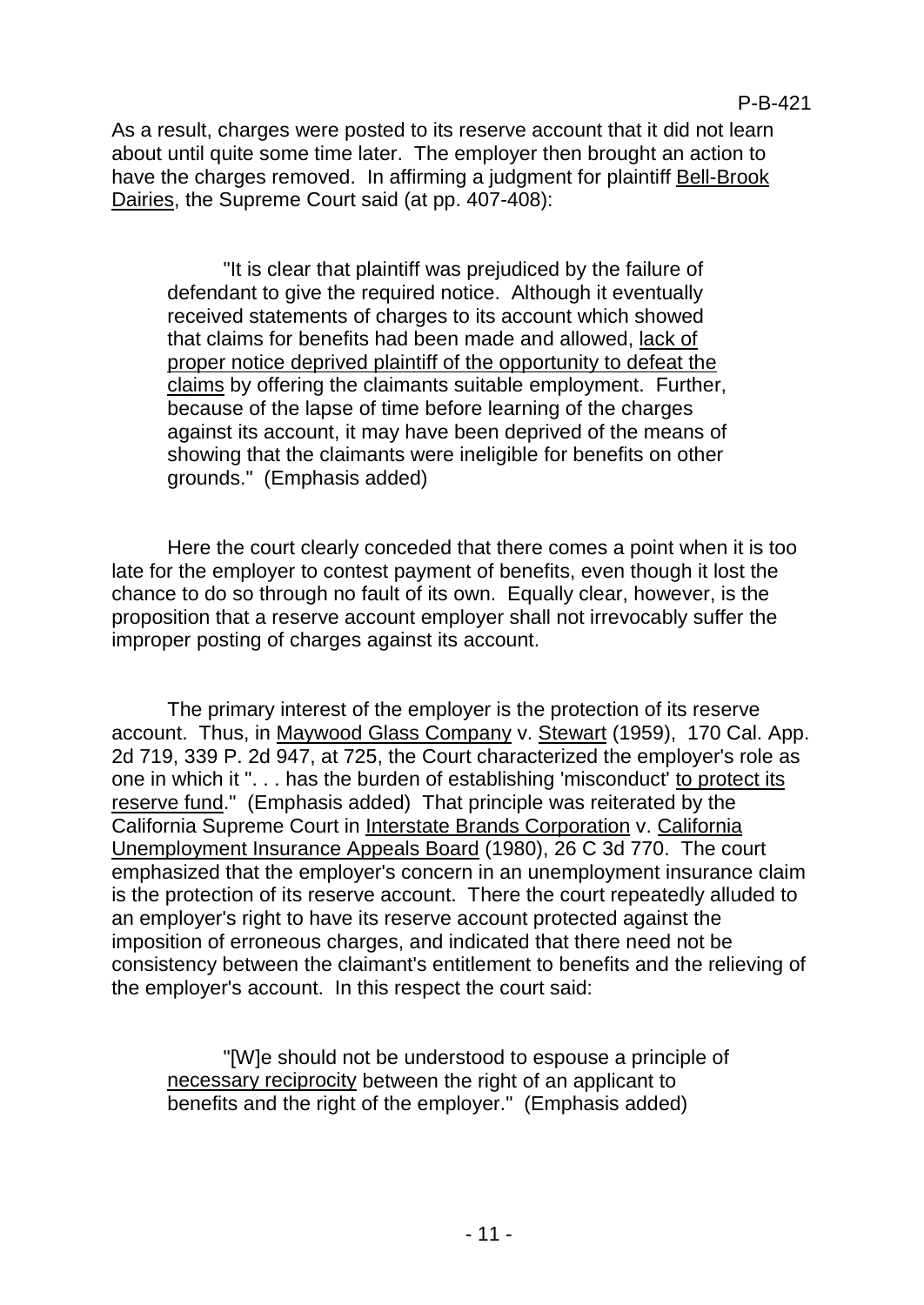If the inadvertent bifurcation of issues under sections 1256 and 1032 results in the deprivation of an employer's right to protect its reserve account, there could well be a failure of due process of law. However, under the California statutory scheme there need be no such result.

As previously pointed out, the administrative law judge's decision of July 19, 1979 in favor of the claimant on a section 1256 issue became final. The employer, though legally entitled to a ruling, received none. Nor did it receive notice of the hearing.

In these circumstances the Department should have promptly issued a ruling to the employer. The ruling need not have conformed to the decision made by the administrative law judge on the section 1256 issue. That decision was not, and could not be res judicata against the employer, since the employer was not a party to the appeal hearing (Appeals Board Decision No. P-B-408). If the ruling was adverse to the employer, it would have an independent right of appeal to an administrative law judge, regardless of the holding on the section 1256 issue.

The Department should not have issued the determination and ruling of August 17. The administrative law judge, in the July 19, 1979 decision, had decided the section 1256 issue in favor of the claimant. That decision had become final with respect to the issue it addressed, namely the claimant's entitlement to benefits under section 1256. The Department had no authority to issue another determination on that issue, and the purported determination of August 17, 1979 was therefore a legal nullity. This would be true irrespective of whether the determination was issued on the Department's own initiative or, as happened in this case, it was issued at the suggestion of an administrative law judge.

The issuance of the ruling was completely proper for the reasons stated.

The order of an administrative law judge issued on August 24, 1979 setting aside the decision of July 19, 1979 was invalid. The administrative law judge had no legal authority to set aside that decision.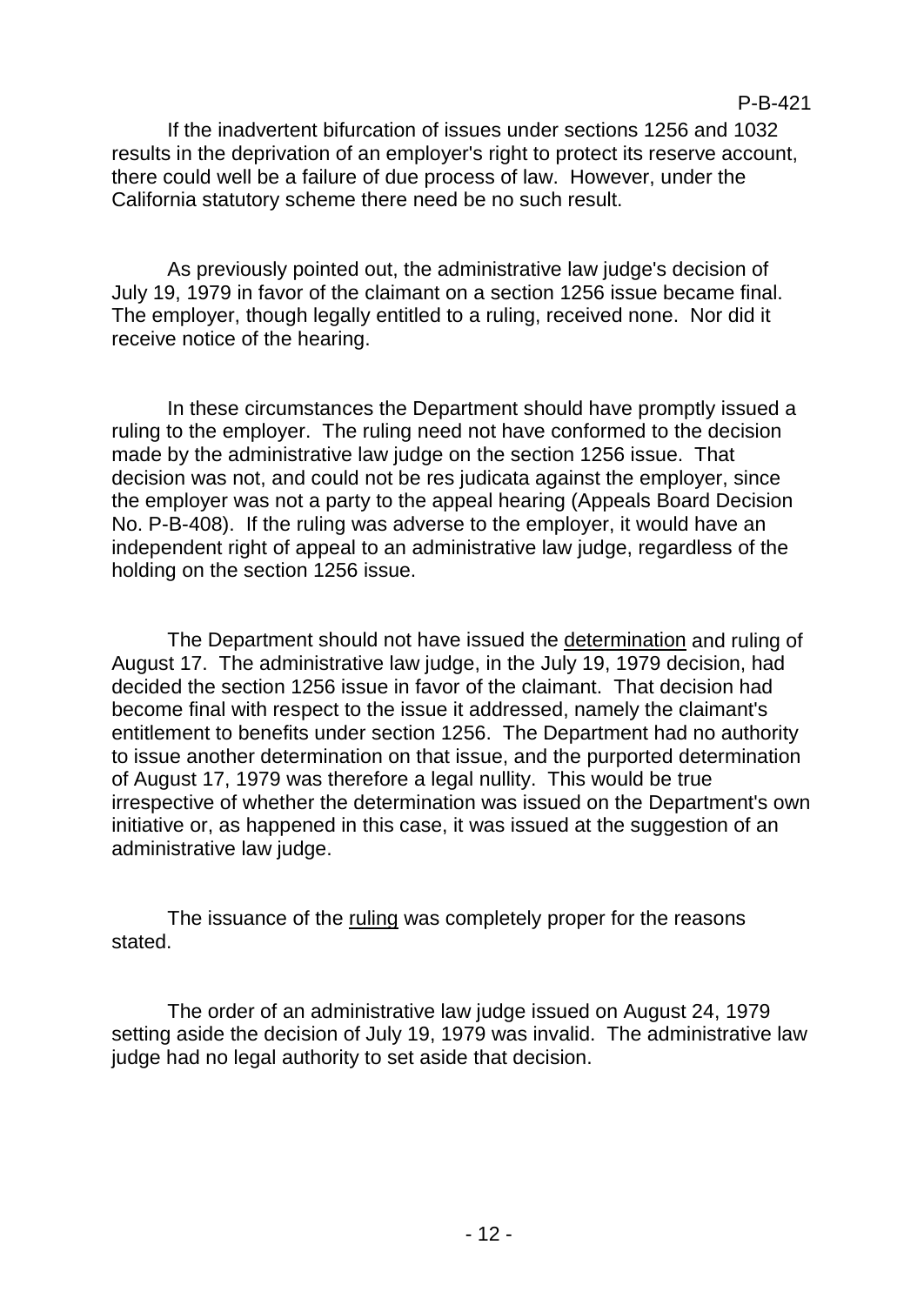If either party files a written petition with the Office of Appeals within the 20-day limit prescribed in Title 22, section 5045, of the California Administrative Code,which presents a showing of good cause for not appearing at the hearing, the decision of the administrative law judge should be set aside. A new hearing should be scheduled at the earliest possible date. The issue of whether there was good cause for the nonappearance must be included on the notice of hearing and the matter adjudicated. However, if the reason given by the nonappearing party is obviously frivolous, or clearly does not constitute good cause, the petition should be denied. The nonappearing party would, of course, still have a right to appeal such an order denying reopening to this Board.

Where the administrative law judge has issued a decision favorable to the claimant under section 1256, and the time to petition for reopening or to appeal to this Board has expired, the section 1256 issue must be considered as finally adjudicated. The Department should promptly issue a ruling to the employer, based on all available evidence, regardless of whether such ruling accords with, or is contrary to, the administrative law judge's decision under section 1256.

We recognize that inadvertent bifurcation of issues under sections 1256 and 1032 may at times produce an anomalous result, as it will in the present case. Such anomalies cannot always be prevented. Nevertheless, the claimant who has had a full and fair hearing and has received a favorable decision from an administrative law judge is entitled to finality at some point. That point is reached when neither a petition to reopen nor an appeal to the Appeals Board has been filed within the time limits provided by law. On the other hand, the employer inadvertently deprived of participation in the hearing may not be denied the right to contest charges against its reserve account. If the employer establishes that it was entitled to a ruling, one should be issued. Additionally, the employer is unquestionably entitled to all statutory rights of appeal with respect to an adverse ruling (or to the denial of a ruling, if that is the case).

Where the claimant's failure to appear at the hearing is due to lack of proper notice, the employer is entitled to the same considerations of finality. This means that if the employer attends the hearing, receives a favorable decision from the administrative law judge, and the appeal or reopening time has run before the claimant learns about the hearing, the issue under section 1032 should be deemed final. The claimant should be afforded a hearing under section 1256 and entitlement to benefits should be determined by the facts developed regardless of the decision under section 1032.